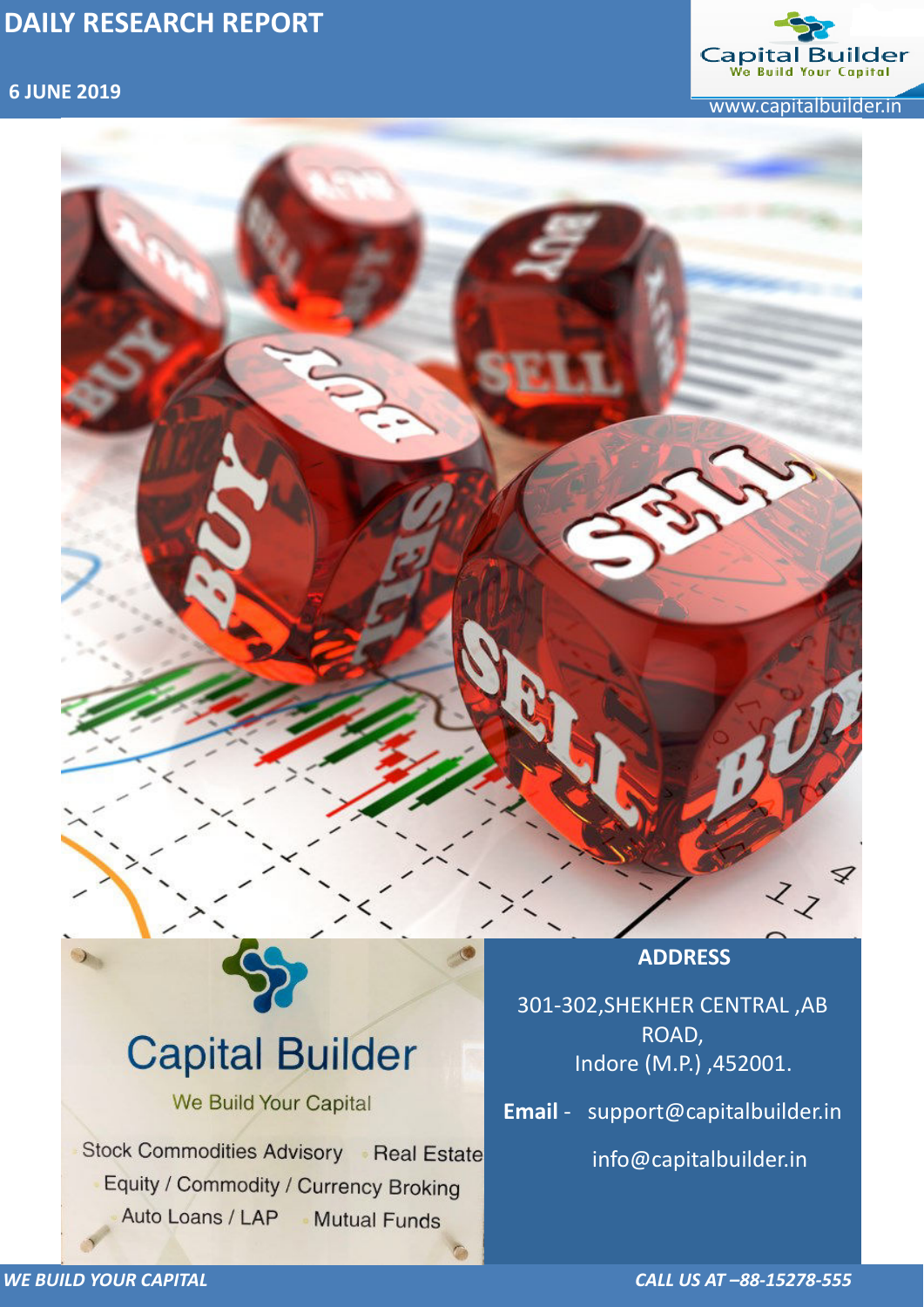

*WE BUILD YOUR CAPITAL CALL US AT –88-15278-555*

## NIFTY Roundup

| <b>6 JUNE 2019</b>                                                                                                      |                                |              |        |                       |  |
|-------------------------------------------------------------------------------------------------------------------------|--------------------------------|--------------|--------|-----------------------|--|
|                                                                                                                         |                                |              |        | www.capitalbuilder.in |  |
|                                                                                                                         | <b>World Indices</b>           |              |        |                       |  |
| <b>NIFTY Roundup</b>                                                                                                    | <b>INDEX</b>                   | <b>VALUE</b> |        | <b>% CHANGE</b>       |  |
| Benchmark indices fell sharply and saw biggest one-day fall this                                                        | <b>DJI</b>                     | 25639        |        | $-0.21%$              |  |
| year, dragged by banks after the RBI expectedly cut repo rate by                                                        | <b>S&amp;P 500</b>             | 2826         |        | $+0.82%$              |  |
| 25 bps and changed policy stance to accommodative from neu-                                                             | <b>NASDAQ</b>                  | 7278         |        | $-0.31%$              |  |
|                                                                                                                         | <b>EURO STO</b>                | 3367         |        | $+0.83%$              |  |
|                                                                                                                         | <b>FTSE</b>                    | 7273         |        | $+0.74%$              |  |
| The BSE Sensex plunged 553.82 points or 1.38 percent<br>to 39,529.72 and the Nifty50 slipped 177.90 points or 1.48 per- | <b>NIKKEI</b>                  | 20774        |        | $-001%$               |  |
| cent to 11,843.80.                                                                                                      | <b>TOP GAINERS</b>             |              |        |                       |  |
| GAIL was prominent loser among Nifty50, falling 12 percent fol-                                                         | <b>COMPANY</b>                 | <b>VALUE</b> |        | <b>CHANGE</b>         |  |
| lowed by Indiabulls Housing, IndusInd Bank, Yes Bank                                                                    | <b>COALINDIA</b>               | 271.20       |        | $+2.96%$              |  |
| and SBI which lost 4-8 percent.                                                                                         | <b>TITAN</b>                   | 1270         |        | $+1.76%$              |  |
| Coal India, Titan Company, Hero Motocorp, Power Grid Corp                                                               | <b>HEROMOTOCO</b>              | 2794         |        | $+1.50%$              |  |
| and HUL bucked the trend, rising 1-2 percent.                                                                           | <b>NTPC</b>                    | 137          |        | $+1.30%$              |  |
| <b>POWERGRID</b>                                                                                                        |                                | 195          |        | $+1.06%$              |  |
|                                                                                                                         | <b>TOP LOSERS</b>              |              |        |                       |  |
|                                                                                                                         | <b>VALUE</b><br><b>COMPANY</b> |              |        | <b>CHANGE</b>         |  |
|                                                                                                                         | <b>GAIL</b>                    | 317          |        | $-11.50%$             |  |
|                                                                                                                         | <b>IBULHSGFIN</b>              | 735          |        | $-7.73%$              |  |
|                                                                                                                         | <b>YESBANK</b>                 | 143.85       |        | $-5.86%$              |  |
|                                                                                                                         | <b>INDUSINDBK</b>              | 1526         |        | $-6.84%$              |  |
|                                                                                                                         | <b>SBIN</b>                    |              | 336.30 | $-4.57%$              |  |
|                                                                                                                         | <b>STOCKS 52 WEEK HIGH</b>     |              |        |                       |  |
|                                                                                                                         | <b>COMPANY</b>                 | <b>VALUE</b> |        | <b>CHANGE</b>         |  |
|                                                                                                                         | <b>DCBBANK</b>                 | 242          |        | 1.62%                 |  |
|                                                                                                                         | <b>IGL</b>                     | 350.80       |        | 1.21%                 |  |
|                                                                                                                         | <b>JIKIND</b>                  | 0.85         |        | 6.25%                 |  |
|                                                                                                                         | <b>DEEPAKNTR</b>               | 337.95       |        | 0.26%                 |  |

### **[STOCKS 5](https://www1.nseindia.com/live_market/dynaContent/live_watch/get_quote/GetQuote.jsp?symbol=CHOLAFIN)2 WEEK LOW**

| <b>COMPANY</b>        | <b>VALUE</b> |               | <b>CHANGE</b> |                |  |  |
|-----------------------|--------------|---------------|---------------|----------------|--|--|
| <b>AIFL</b>           | 5.20         |               | $-4.60%$      |                |  |  |
| <b>INDIAN INDICES</b> |              |               |               |                |  |  |
| <b>INDEX</b>          | <b>CMP</b>   | <b>CHANGE</b> |               | <b>%CHANGE</b> |  |  |
| <b>SENSEX</b>         | 39529        | $-553$        |               | $+1.39%$       |  |  |
| <b>NIFTY</b>          | 11843        | $-177$        |               | $+1.39%$       |  |  |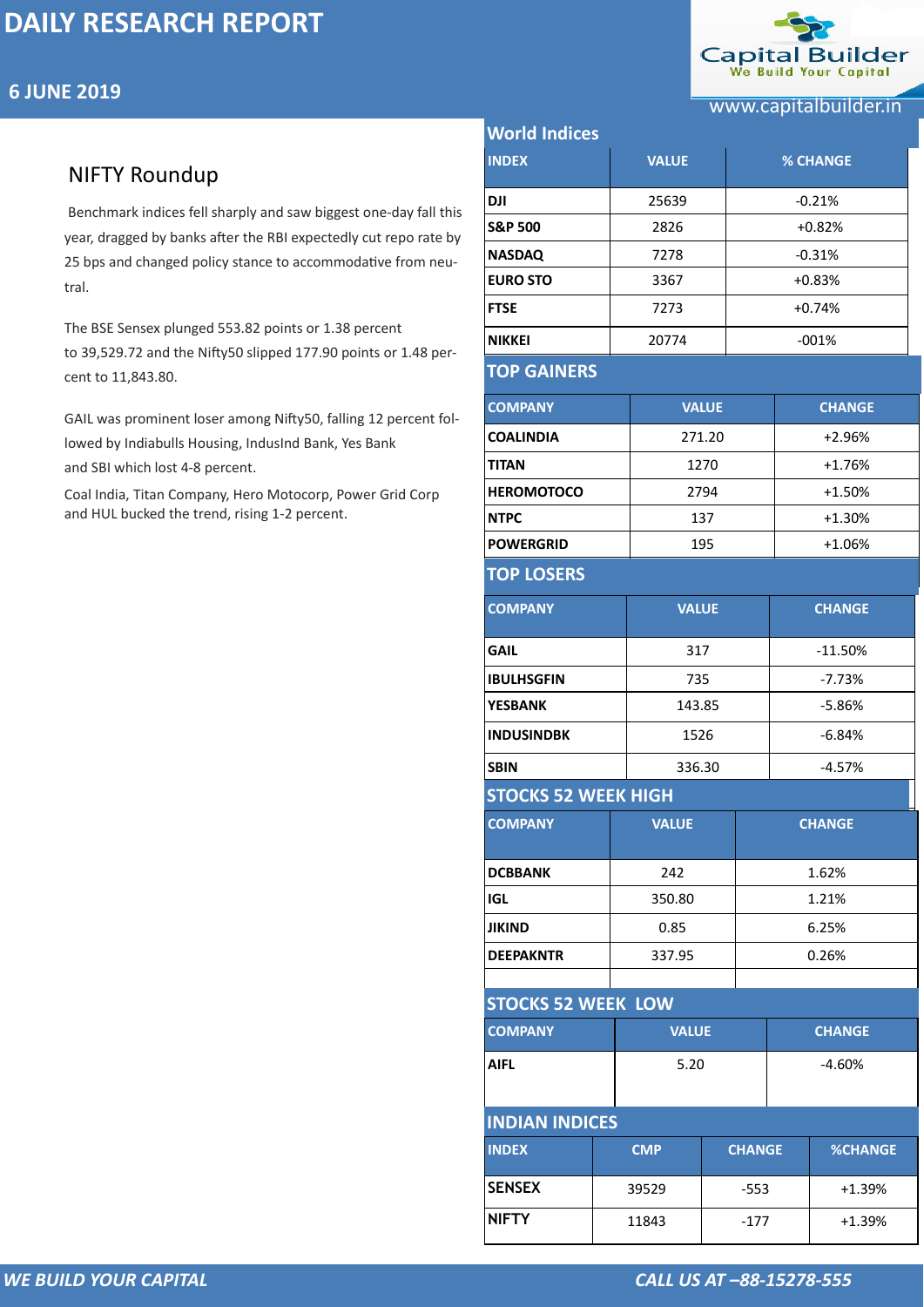

## **6 JUNE 2019** www.capitalbuilder.in **EQUITY CASH & FUTURE**



### **STOCK RECOMMENDATIONS [FUTURE]**

### **1 INDIGO**

INDIGO FUTURES is looking BEARISH on charts, we may see DOWNSIDE movement. We advise SELL BELOW 1675 with strict stop loss of for 1695 the targets of 1665-1650 Levels.



### **2 LUPIN**

LUPIN FUTURES is looking BEARISH on charts. We advise SELL BELOW 735 with strict stop loss of 750 for the targets of 725-715.



### **STOCK RECOMMENDATION [CASH]**

### **1 NTPC**

NTPC looking on BULLISH charts, we may see UPSIDE movement, We advise BUY above 137 with strict stop loss of 135 for the targets of 138-140.



### **MACRO NEWS**

 The Monetary Policy Committee has cut the repo rate by 25 bps to 5.75 percent. One basis point is a hundredth of a percentage point. The repo rate is the rate at which banks borrow from the central bank.

The RBI cuts its FY20 GDP growth forecast to 7 percent from 7.2 percent

- April to September FY20 GDP growth forecast cut to 6.4-6.7 percent from 6.8-7.1 percent

- September 2019 to March 2020 GDP growth forecast revised to 7.2-7.5 percent from 7.3-7.4 percent

- The central bank has raised its H1 FY20 consumer inflation estimate to 3-3.1 percent from 2.9-3 percent

 [AXISBANK J](http://www.moneycontrol.com/india/stockpricequote/banks-private-sector/axisbank/AB16)une 3 said the Reserve Bank of India (RBI) has approved appointment of Rakesh Makhija as chairman of the bank. The board of the bank in March had approved appointment of Makhija as chairman subject to RBI clearance.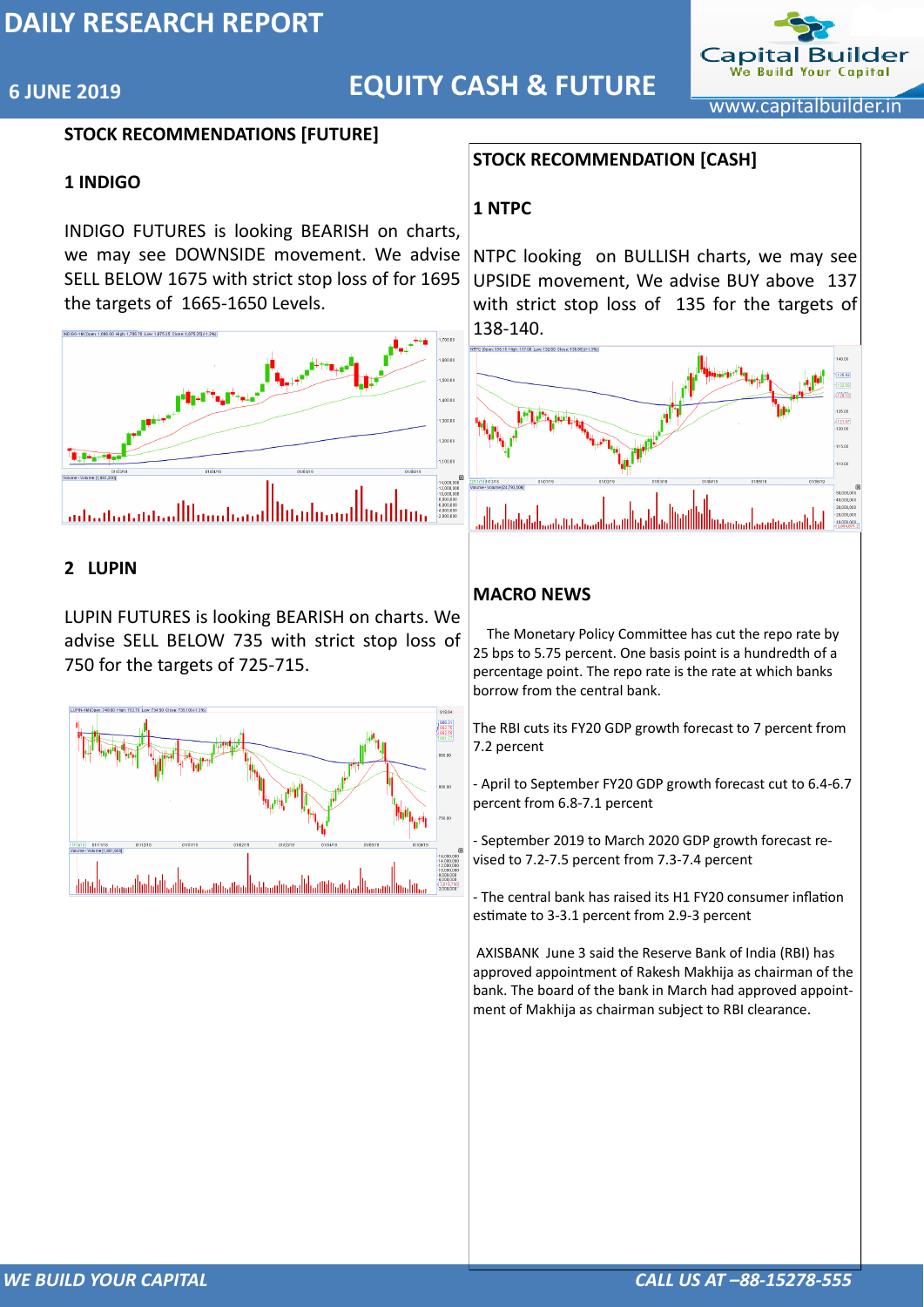

# **6 JUNE 2019** www.capitalbuilder.in

*WE BUILD YOUR CAPITAL CALL US AT –88-15278-555*

A "Bearish Belt Hold" pattern is formed when the opening price becomes the highest point of the trading day (intraday high), and the index declines throughout the trading day making up for the large body. The candle will have small or no upper shadow and a small lower shadow

"Nifty50 registered a 'Bearish Belt Hold' formation as it continued to fall from the word go before signing off the session near to its critical short term support levels of 11,829. However, the pace of fall in today's session is slightly worrisome Nifty appears to have triggered short term trend reversal which will be confirmed on a close below 11,829 levels.

Bank Nifty opened negative and extended its losses by more than 700 points to close at 30,857.40. It formed a Bearish Belt Hold on daily scale and witnessed one of the steepest fall in past four years. "Now till it holds below 31,150 zone it could extend its weakness towards 30,500 then 30,250 zones while on the upside hurdle

is seen at 31,150 then 31,313 levels.

| <b>INDICES</b>    | R1    | R2    | <b>PIVOTS</b> |       |       |
|-------------------|-------|-------|---------------|-------|-------|
| <b>NIFTY</b>      | 11979 | 12114 | 11904         | 11769 | 11695 |
| <b>BANK NIFTY</b> | 31332 | 31807 | 31066.57      | 30591 | 30325 |